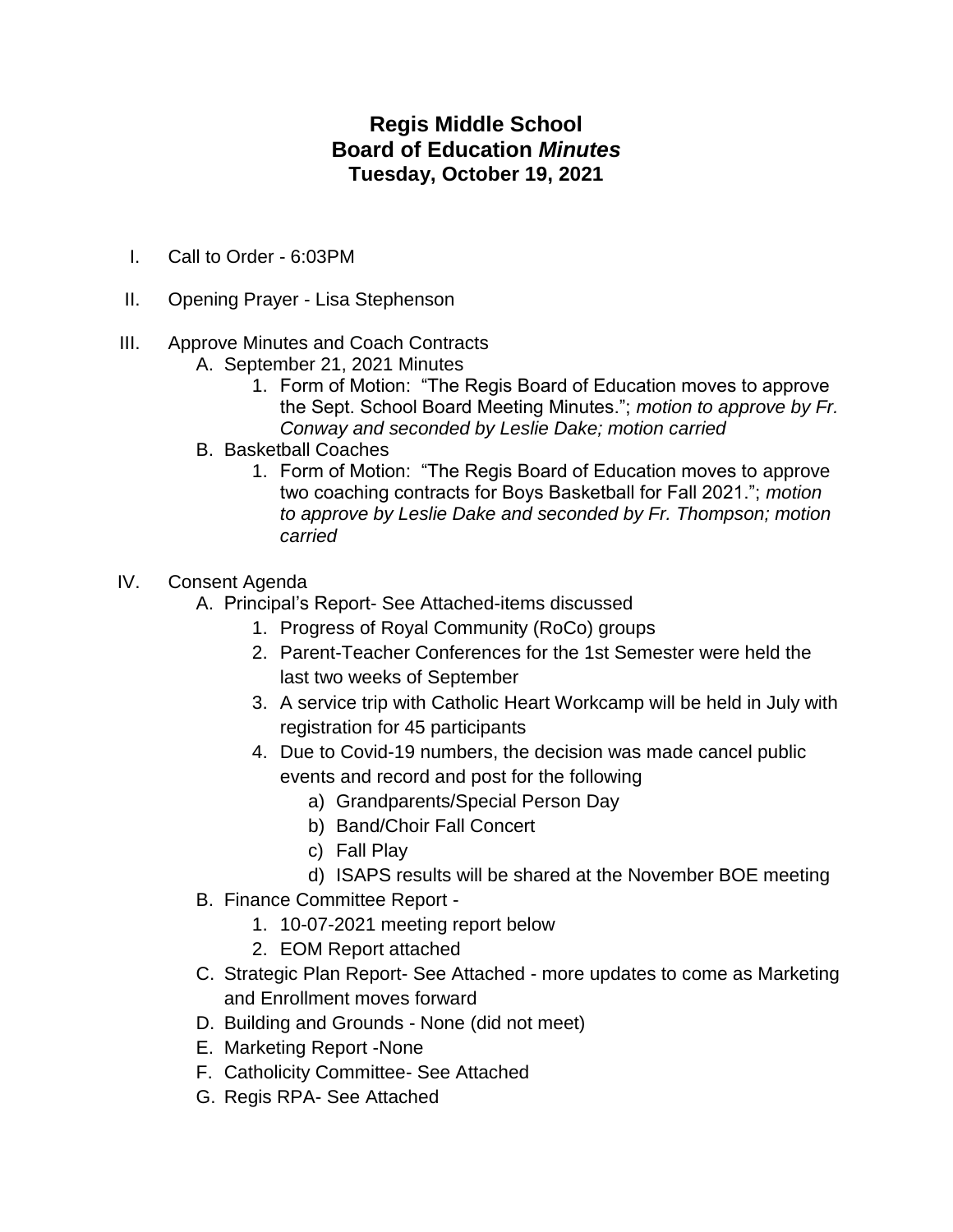- H. Board President Update See Attached
- V. Board In-Service
	- A. None
- VI. Old Business
	- A. Building Exploratory Committee Update and timeline
- VII. New Business
	- A. Welcome New Board Members Michael Armatys is joining the Board as a representative from St. Pius X
	- B. Delegations Procedure
	- C. Committee Assignments
		- 1. Enrollment/Communication currently staffed; Josh Gredys, Dianne Clarke and 2 parents
		- 2. Building *taking care of current facilities*
		- 3. Finance currently staffed; Fr. Flaherty, Josh Gredys, Mary Carey, Sheena Komenda, Tim Gnewuch
		- 4. Exec Fr. Jack, Lisa, Erica, Leslie
		- 5. Catholicity Fr. Junge suggested, need a few more members
	- D. Vision Statement *"Regis Middle School will develop lifelong learners that are open to growth and strive to do their best in all that they do using their God given gifts"* - current reiteration
		- 1. Revisit our current vision statement to accurately reflect our Mission and where we want to go as a school.
			- a) Vision statement should be notable to students and families
			- b) Shortened to one sentence ….
	- E. 4 GT's Four Great Things these items were discussed in Marketing **Committee** 
		- 1. Community
		- 2. Faith in Action
		- 3. Academic Excellence
		- 4. Activities and Programming
- VIII. Recommended Actions
	- A. Move to a closed session to discuss items from the Finance meeting; *motion to move to closed session was made by Fr. Jack and seconded by Fr. Thompson; at 6:50PM*
	- B. Move from closed session to regular meeting; *motion to move from closed session was made by Fr. Conway and seconded by Fr. Mayer; at 7:15PM*